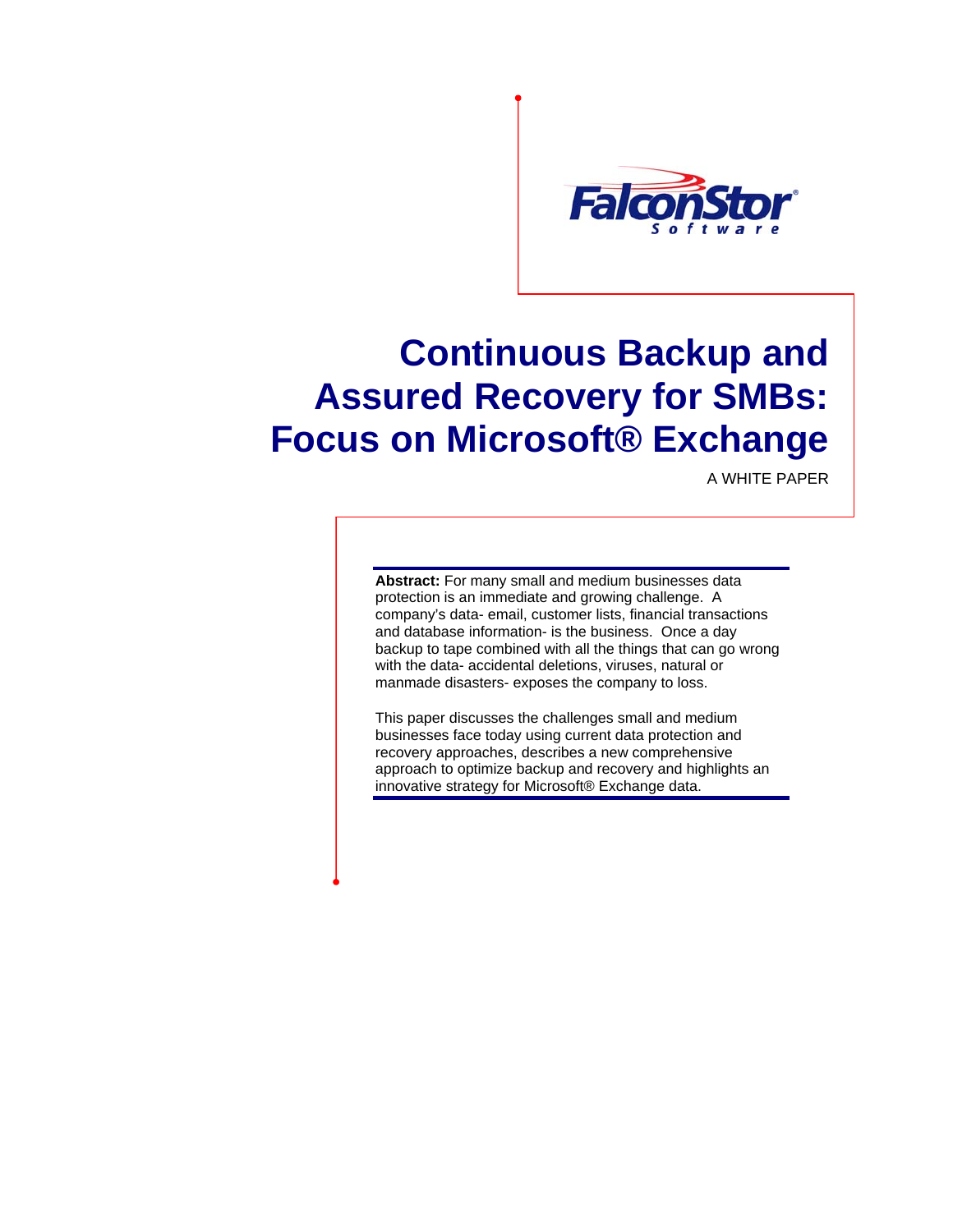#### *Continuous Backup and Assured Recovery for SMBs: Focus on Microsoft® Exchange*

For many small/medium businesses (SMBs) today, data protection is an immediate and growing challenge. Your data– email, customer lists, and database information - is your business. And without secure and protected data accessible whenever you need it, your business may not survive.

Many SMBs report that their data capacities are growing at 50% per year, but operational personnel is shrinking. Combine this with all the things that can go wrong with your data - accidental or deliberate deletion, natural or manmade disasters – and it's clear that small and medium businesses need more advanced data protection and recovery strategy. Implementing a trusted, reliable solution will help you protect mission critical data with restricted resources in a continuous world, and, more importantly, easily recover the data when needed to meet business demands and regulatory requirements.

This white paper discusses the challenges you face today as an SMB using current approaches to data protection and recovery, describes a new, comprehensive approach to optimize backup and recovery for small/medium businesses, and highlights an innovative data protection/recovery strategy for Microsoft® Exchange data.

# *Are Traditional Protection and Recovery Methods Enough?*

Problematic, time consuming and resource heavy- these are the adjectives many SMB storage administrators use to describe how they protect and recover data.

At many SMBs today, data protection equals backing up data, but performing it on a regular basis can be problematic. SMBs that have the resources and time to backup often employ a backup strategy based on tape or disk. . The advantages of tape – inexpensive storage transportable offsite – are offset by the limitations of tape for backup: no real guarantee that the tapes are readable when you really needed to restore; leaving critical data unprotected. Since backups are typically daily, there is the potential of loss of an entire day's data. And if a daily incremental strategy is used for backup, recoveries can be long a laborious task, as tapes are located, loaded and read. Even a simple file recovery needs to involve the administrator and more tape loading.

A disk-based backup strategy offers some advantages to tape in ease of use, speed, and reliability. Backup to disk is easier than to tape, since the ability to schedule simultaneous backup jobs makes the process faster. But the situation is still far from ideal. You still must deal with a backup window, data is still backed up one time a day, and usually you need an administrator to manually restore a file upon user request. And what happens if the daily, overnight backup fails, and the next day a virus is introduced before the failure is realized? How do you "roll back" to find a stable image for recovery, and capture any changes that are necessary to ensure accurate data and systems? Basically, you have lost a day's work and maybe facing a full system recovery.

Stir applications into that mix, and you've got a prescription for trouble. One of the most widespread applications in SMB environments is Microsoft Exchange. If email goes down, your business goes down, so Exchange is no longer just an email system but a mission critical application. And in most SMB environments, a Microsoft Exchange server hosts both data and applications, so the system itself also requires protection and a fast restore from a system crash.

Exchange backups and restores can be problematic. If email must always be available, when can you take the system down for backup? How do you speed up the backup process, yet ensure you are protecting all critical data? What happens if a user deletes an important message or worse, their entire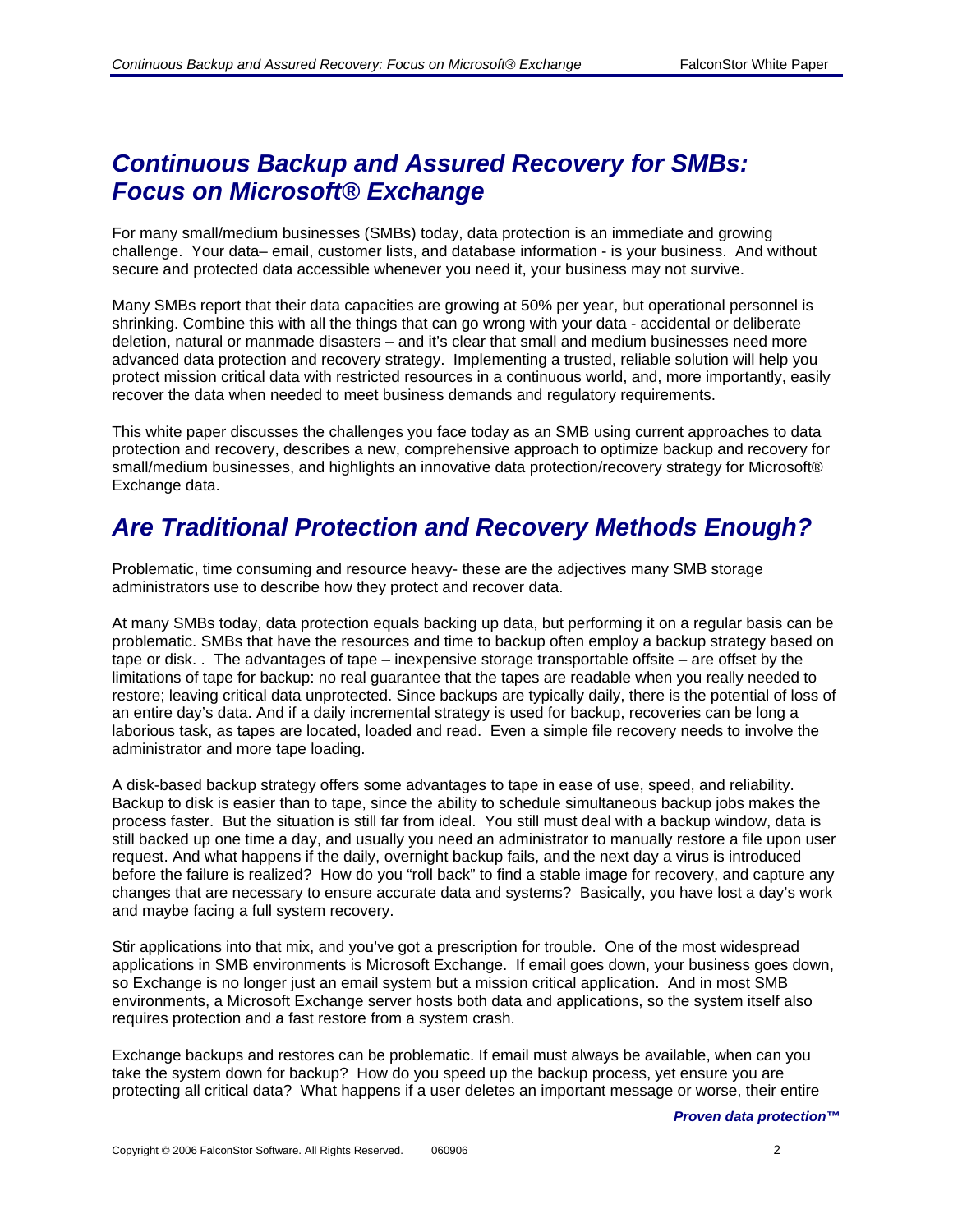mailbox? How fast can you get operations up and running when an Exchange system corrupted? How long will it take to repair the Windows file system and then rebuild Exchange? Hours? Days?

Although Microsoft Exchange servers have some inherent backup capabilities, they fall short in really recovering the entire system. If the system drive fails or becomes corrupt, the operating system and applications must be re-installed – a time consuming and complicated process, for restoration. It is vital to implement a recovery solution that not only protects the Microsoft Exchange environment, but also, in case of failure, allows the ability to quickly and accurately recover from that failure and get the business up and running.

## *Is Better Backup and Recovery Possible?*

Until recently, the thought of continually protecting and having instant recovery of critical corporate data was the domain of enterprises, and too difficult and too expensive for SMBs. However, with the declining cost of disk storage and improved and easier to use solutions enable these practices for companies of all sizes.

A number of SMBs are embracing a new strategy called continuous data protection or CDP. Formerly performed only in enterprises, CDP offers SMB's a solution to optimize their backup and recovery while continuously protecting their mission critical databases, messaging, file systems and entire systems.

The idea behind continuously protecting data is straightforward. An administrator with an application facing a data corruption problem needs to be back online quickly with minimal data loss and interruption of service. A CDP solution runs in the background, without interfering with other IT tasks, to capture and record on a secondary device each block-level or file level- write operation in real time. Then, when a system disruption occurs, and a user needs an application, volume, file to be restored back to a "known good point in time", the CDP solution offers the means to do just that.

CDP differs from mirroring or replication snapshots, tools often used for high availability and disaster recovery. Mirroring is an exact replica used in case of a physical disk failure and therefore does not protect from accidental deletions or corruptions. Replication snapshots are scheduled and not continuous so they cannot be rolled back to any point in time. They are more like a still frame camera picture versus a VCR or TIVO concept used by CDP. Replication snapshots also can impact performance and they can require exact duplicate storage device as the target, making it costly.

CDP solutions maximize data protection and recoverability for SMBs.. With CDP, you gain the highest level of data protection for applications that cannot afford to lose any data - database management systems, point of sale systems, financial transaction systems and, of course, email. CDP allows SMBs to improve their recovery point objectives (RPOs) and recovery time objectives (RTOs) that meet the business requirements.

# *FalconStor CDP and Microsoft Exchange*

FalconStor CDP for Microsoft Exchange delivers a robust, yet easy to deploy solution designed for Exchange users faced with mission critical data explosion, lack of backup capacity and time, and the need to protect their most important business assets. It offers key advantages in your SMB operations, delivering a higher and broader level of protection than you enjoy today, more choices to recover data, and the flexibility needed for fast moving operations.

# *Protection Beyond Data*

FalconStor CDP solution protects not just data, but the entire system including Exchange specific configurations, service packs, and registry-key changes. By protecting both the data and the system in

*Proven data protection™*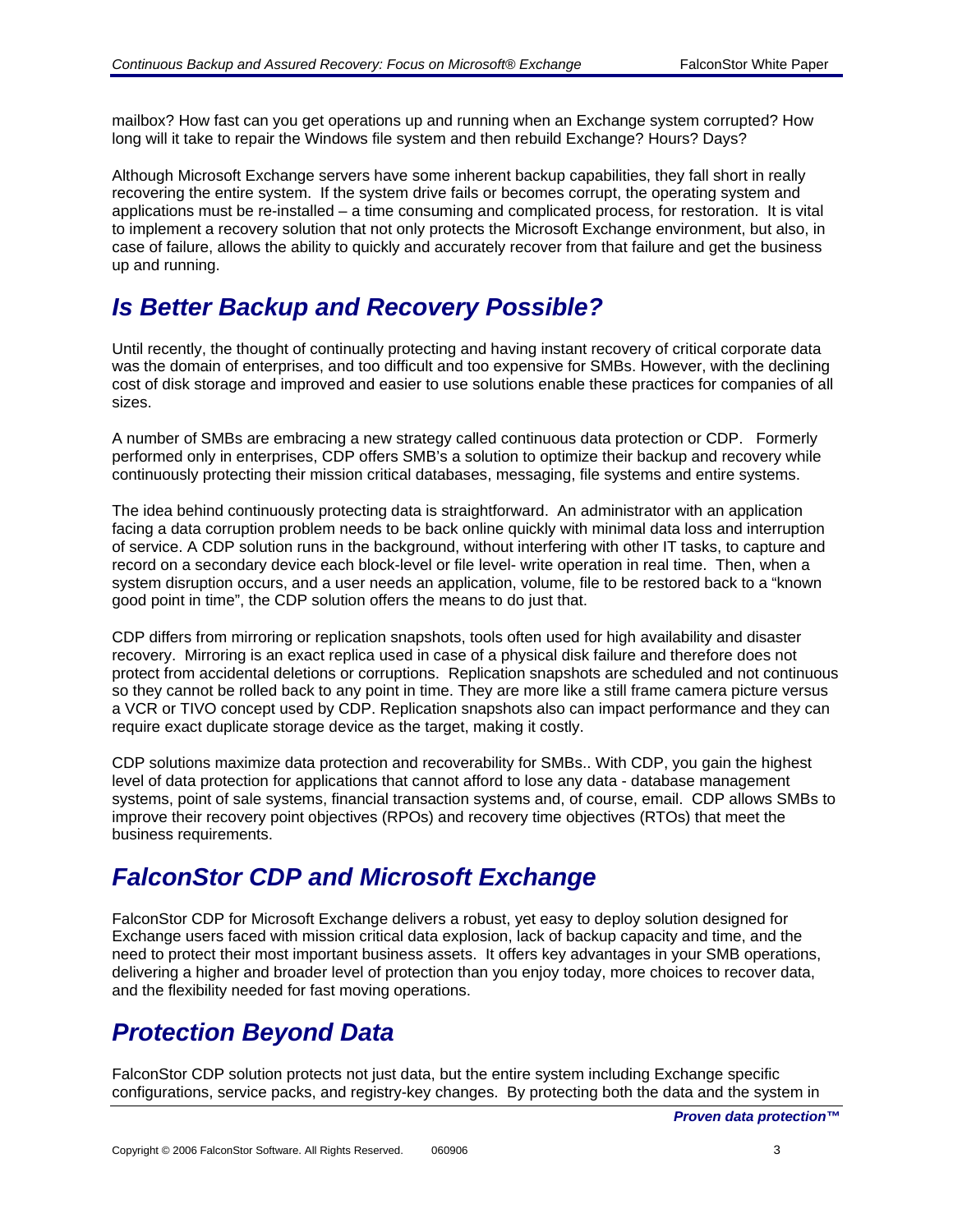the Microsoft Exchange server at once, FalconStor CDP streamlines the recovery process. Setup the Exchange server one time, and afterward both the system and data is protected. FalconStor CDP continually backs up the system disk, keeping a full copy in its CDP appliance. If the system fails, FalconStor CDP can do a data file level and also a system level recovery. You can reboot directly from the image in the FalconStor CDP appliance, usually within five minutes or less, and quickly and easily restore mission critical data and applications protected on the FalconStor CDP appliance. No other CDP solution comes close with this system restore in one package like FalconStor CDP.

# *More Choices to Recover Critical Data*

In addition to any-point-in-time recovery, FalconStor CDP gives you the ability to create transaction consistent recovery points for Microsoft Exchange data using agents that are integrated with Exchange. These consistent point-in-time snapshots minimize recovery time by serving as a base for the any-pointin-time recovery. You can create these point-in-time images either on demand or on a schedule. For example, you can take a snapshot of data every hour and turn on CDP between snapshots. If you take a snapshot at noon, and then lose the data at 12:15, you can roll back to noon's consistent point-in-time, and then only rebuild 15 minutes of any-point-in-time data. You are back on line is within minutes, not lengthy like a traditional Exchange restore, which can take hours first repairing the file system and then Exchange. Further, these consistent point-in-time snapshots can be directly put on line without any worry about running consistency utilities (ESEUTIL or CHKDSK) that can take hours.

Recovering from a data corruption or Exchange system failure is as easy as pointing and selecting a point in time and clicking "Restore". For system level corruption where the Exchange server cannot even boot up properly, it is possible to boot directly from the backup on the CDP appliance. Once booted up, the restoration tools can then perform block-level, bare-metal recovery of the system disk to recovery from the corruption.

FalconStor Message Recovery for Microsoft Exchange is integrated with the FalconStor CDP solution, making it easy for anyone to recover a single email or the entire mail box. Instead of an hour to find the right tape and recovering data step by step, you can use one wizard to determine the appropriate recovery point and get back the mailbox in minutes, without impacting the production email server. The process is completely integrated with Microsoft Exchange Recovery facilities and Active Directory to deliver rapid recovery of mailbox data from the backups while keeping your email system running without interruption.

#### *The Flexibility You Need with Fast Moving Operations*

Finally, FalconStor CDP offers ease of use and flexibility for Microsoft Exchange backup and restore operations. Packaged to easily setup and go, the FalconStor CDP appliance installs in less than 10 minutes, and uses a separate set of low-cost disks to backup. This enables faster backups with no tape involvement, and reliable backup that is fast, constant, and permanent. Restores are also easy with simple wizards that automate recovery processes like restoring Exchange mailboxes. To further protect against disasters, the FalconStor CDP has built-in optional Remote Replication capability to securely and efficiently replicate data off site to a backup or central site.

#### *Are Email Problems Caused by Crashed Exchange Servers a Thing of the Past? – One Company's Discovery*

Uptime is critical for Inventec Appliances Corp., one of Taiwan´s leading mobile phone manufacturers, and Microsoft Exchange messaging servers are a vital part of their company's business operations. According to Chi-Liang Wu, director, Inventec Information Center, "Although we realize it is impossible to